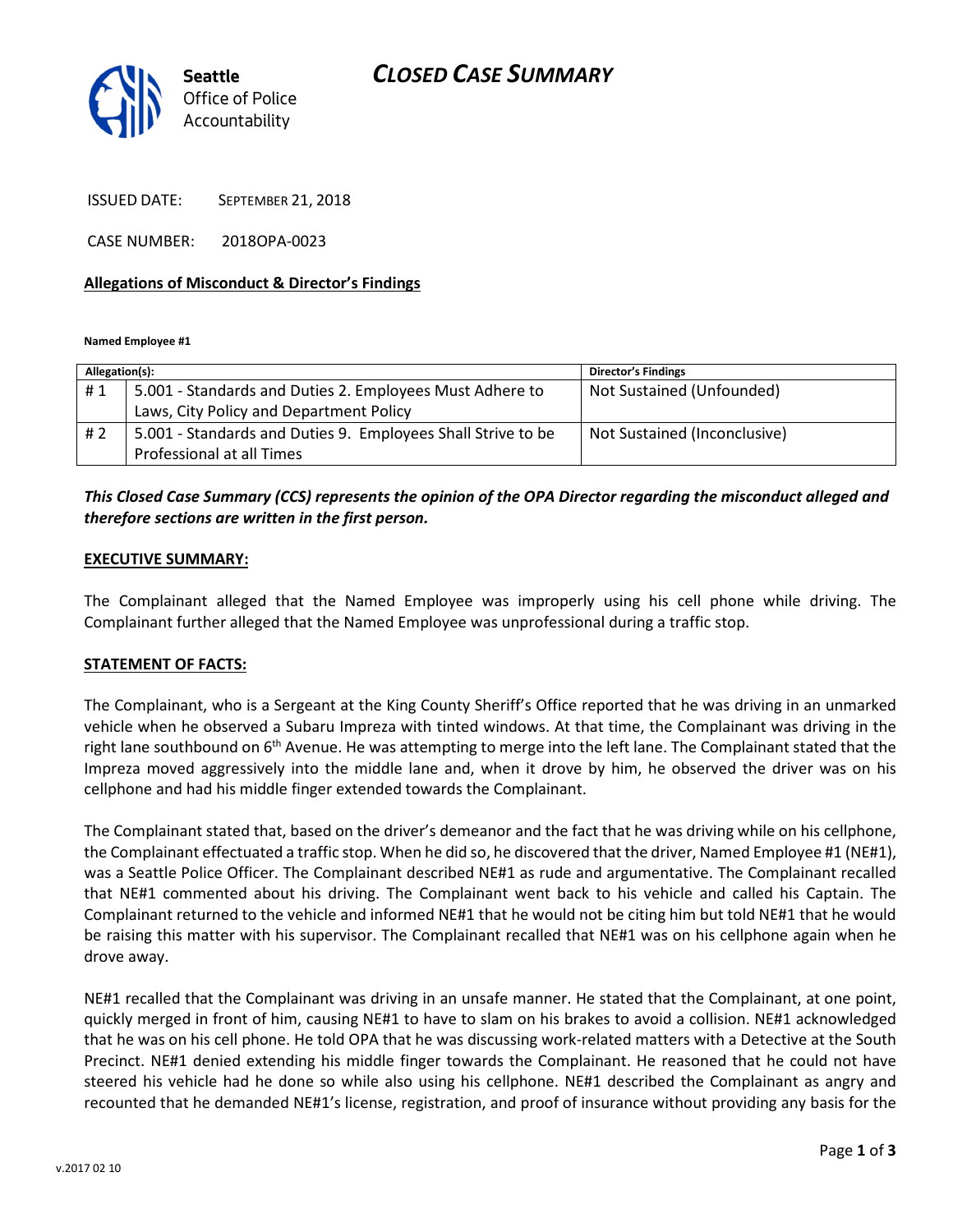

# CLOSE CASE SUMMARY

OPA CASE NUMBER: 2018OPA-0023

stop. NE#1 stated that he told the Complainant that his driving had been dangerous. NE#1 denied that he again got on his cellphone when he drove away from the scene.

NE#1 self-reported to his supervisor that he was being stopped. He told his supervisor that he drove by an unmarked King County vehicle and, when he did not allow the vehicle to merge into traffic, he was pulled over. NE#1 told his supervisor that the Complainant was "irate" because NE#1 had not allowed him to merge in. The supervisor asked whether NE#1 wanted him to come to the scene and NE#1 stated that it was unnecessary. They did not talk about the stop again until NE#1 told his supervisor that he had received this OPA complaint.

After conferring with his Captain, the Complainant referred this matter to OPA. This investigation ensued. As part of this investigation, OPA interviewed the Complainant, NE#1, and NE#1's supervisor.

#### ANALYSIS AND CONCLUSIONS:

#### Named Employee #1 - Allegations #1 5.001 - Standards and Duties 2. Employees Must Adhere to Laws, City Policy and Department Policy

SPD Policy 5.001-POL-2 requires that employees adhere to laws, City policy, and Department policy. State law prohibits drivers from holding their cellphone while driving. The law provides an exception for an individual operating an authorized emergency vehicle. The law further defines an authorized emergency vehicle as including a "police" vehicle.

Here, NE#1 was driving a Department vehicle to a work assignment. Moreover, he contended that, at the time of the stop, he was having a work-related conversation with a Detective. OPA was unable to interview the Detective and was unable to verify that this was the case. However, even if it was not, there is no language in the law or policy that distinguishes between personal and work-related conversations. For this reason, this issue is largely irrelevant.

Ultimately, applying a preponderance of the evidence standard, I recommend that this allegation be Not Sustained – Unfounded.

#### Recommended Finding: Not Sustained (Unfounded)

## Named Employee #1 - Allegation #2 5.001 - Standards and Duties 10. Employees Shall Strive to be Professional

SPD Policy 5.001-POL-10 requires that SPD employees "strive to be professional at all times." The policy further instructs that "employees may not engage in behavior that undermines public trust in the Department, the officer, or other officers." (SPD Policy 5.001-POL-10.)

As discussed above, the Complainant alleged that NE#1 was rude and unprofessional during the stop. NE#1 denied this and stated that the Complainant was the one who was angry and aggressive. Unfortunately, neither vehicle had In-Car Video and neither of the parties were equipped with Body Worn Video. As such, it leaves irreconcilable disputes of fact. It is likely that the truth of what occurred is an amalgam of both accounts. Ultimately, however, I cannot determine conclusively whether NE#1 engaged in unprofessional behavior in this instance.